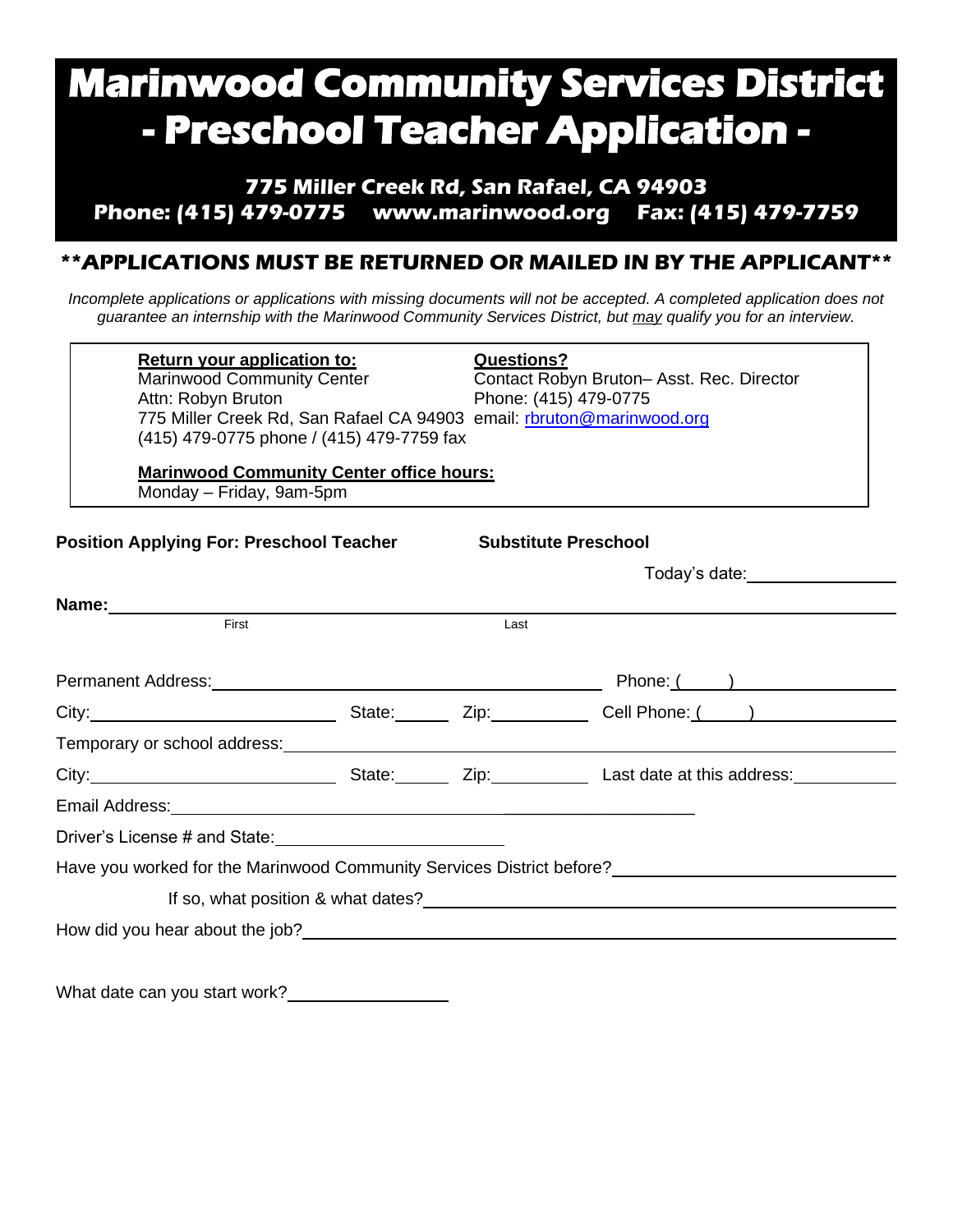## **Page 2 – Education / History / Skills**

#### **Education:**

Circle the highest grade completed: 1 2 3 4 5 6 7 8 9 10 11 12 G.E.D. 13 14 15 16 17 18

List your High School, College, Business, Trade, Correspondence or other courses below:

| Name of School & Location                                                                                    | Major Subject of<br>Course Study                   | Total<br>Sem. Units | Total<br>Quar. Units | List Degree / Certificate Rcvd.<br>Including Dates |
|--------------------------------------------------------------------------------------------------------------|----------------------------------------------------|---------------------|----------------------|----------------------------------------------------|
|                                                                                                              |                                                    |                     |                      |                                                    |
|                                                                                                              |                                                    |                     |                      |                                                    |
|                                                                                                              |                                                    |                     |                      |                                                    |
|                                                                                                              |                                                    |                     |                      |                                                    |
| 1. Are you at least 18 years of age? YES                                                                     | NO                                                 |                     |                      |                                                    |
| 2. Do you have any physical conditions which may limit your ability to perform the job you are applying for? |                                                    |                     |                      |                                                    |
|                                                                                                              |                                                    |                     |                      |                                                    |
| 3. Have you, as an adult, ever been convicted of any law violation, excluding minor traffic violations?      |                                                    |                     |                      |                                                    |
|                                                                                                              |                                                    |                     |                      |                                                    |
| 4. Have you ever been discharged or asked to resign?                                                         |                                                    |                     |                      |                                                    |
|                                                                                                              |                                                    |                     |                      |                                                    |
| 5. Do you have any relatives working for the Marinwood CSD?                                                  |                                                    |                     |                      |                                                    |
|                                                                                                              | ___ YES _______ NO lf yes, please explain_________ |                     |                      |                                                    |

**Describe fully any job related skills, knowledge, qualifications or other training that you possess that pertains to the position.** (Please attach additional pages as needed)

 $\mathcal{L}$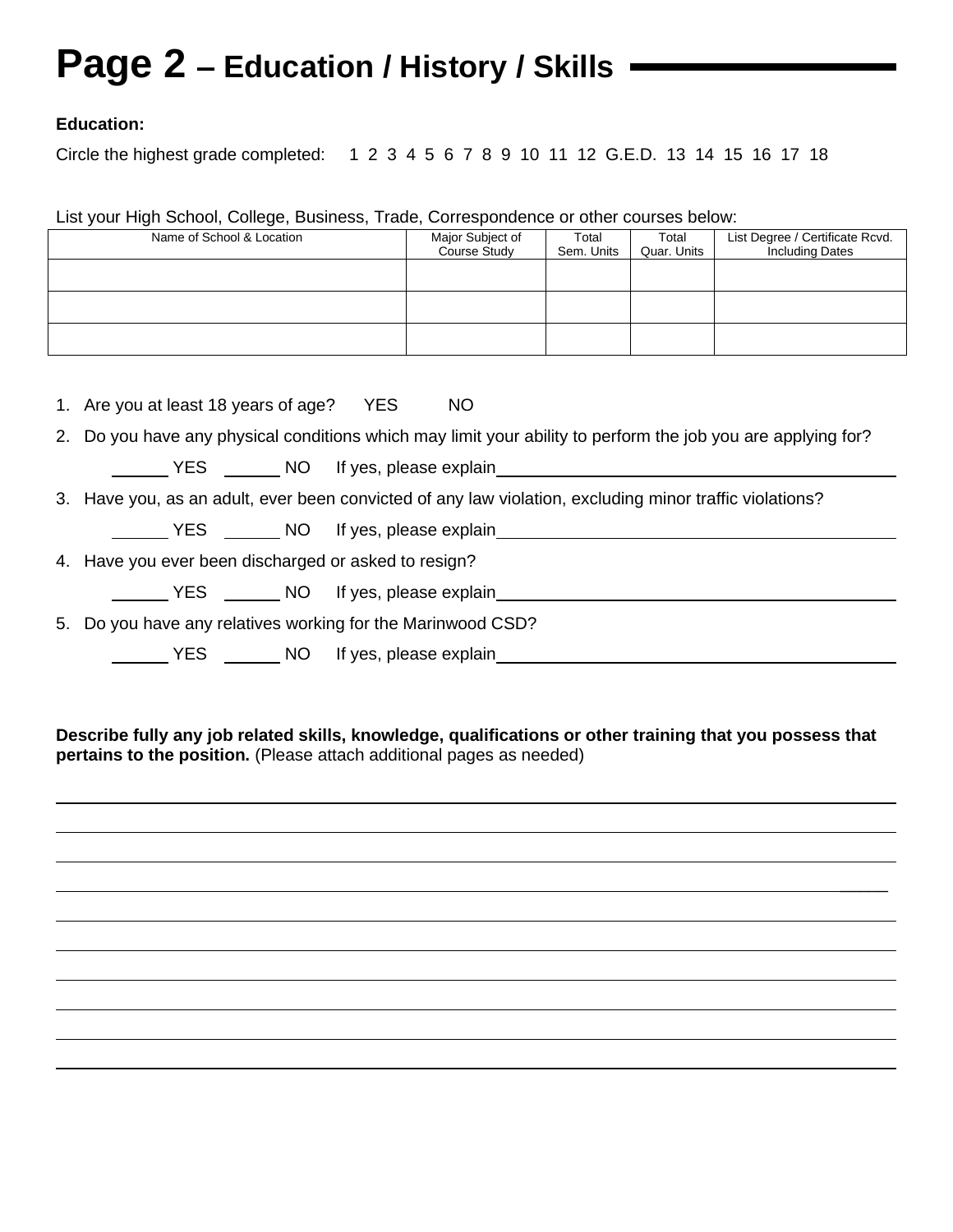## **Certifications / History / References - Page 3**

**Certifications:** Please list any certifications (including ECE credits or courses) you hold that are job-related or are required for the job. *If hired, Marinwood offers CPR/First Aid classes if not currently certified.* 

Title **Title** Date Issued Expiration Date

**Employment / Volunteer History:** Please list any job-related voluntary or paid employment experience. Begin with your present or most recent position. Use additional sheets if necessary. You may submit a resume or other supporting documentation, but that does not substitute for completion of this section. **Do not write "see resume" in the "Duties" box. Present or past employers / supervisors may be contacted.**

| From:               | To:          | Employer              |      | Job Title                     |
|---------------------|--------------|-----------------------|------|-------------------------------|
| Mo./Yr.             | Mo./Yr.      |                       |      |                               |
| Total               | <b>Hours</b> | <b>Street Address</b> | City | <b>Supervisors Name/Phone</b> |
| Yrs./Mos.           | per week     |                       |      |                               |
| Salary: \$          |              | Duties:               |      |                               |
|                     |              |                       |      |                               |
| Reason for Leaving: |              |                       |      |                               |
|                     |              |                       |      |                               |

| From:<br>Mo./Yr.    | To:<br>Mo./Yr.           | Employer              |      | Job Title                     |
|---------------------|--------------------------|-----------------------|------|-------------------------------|
| Total<br>Yrs./Mos.  | <b>Hours</b><br>per week | <b>Street Address</b> | City | <b>Supervisors Name/Phone</b> |
| Salary: \$          |                          | Duties:               |      |                               |
| Reason for Leaving: |                          |                       |      |                               |

| From:<br>Mo./Yr.    | To:<br>Mo./Yr.           | Employer              |      | Job Title                     |
|---------------------|--------------------------|-----------------------|------|-------------------------------|
| Total<br>Yrs./Mos.  | <b>Hours</b><br>per week | <b>Street Address</b> | City | <b>Supervisors Name/Phone</b> |
| Salary: \$          |                          | Duties:               |      |                               |
| Reason for Leaving: |                          |                       |      |                               |
|                     |                          |                       |      |                               |

**References:** Please list three (3) non-related individuals that we may contact.

| 2. |                            | Phone: ________________________ |
|----|----------------------------|---------------------------------|
|    |                            |                                 |
| 3. |                            | Phone: _____________________    |
|    | Relationship to Applicant: |                                 |